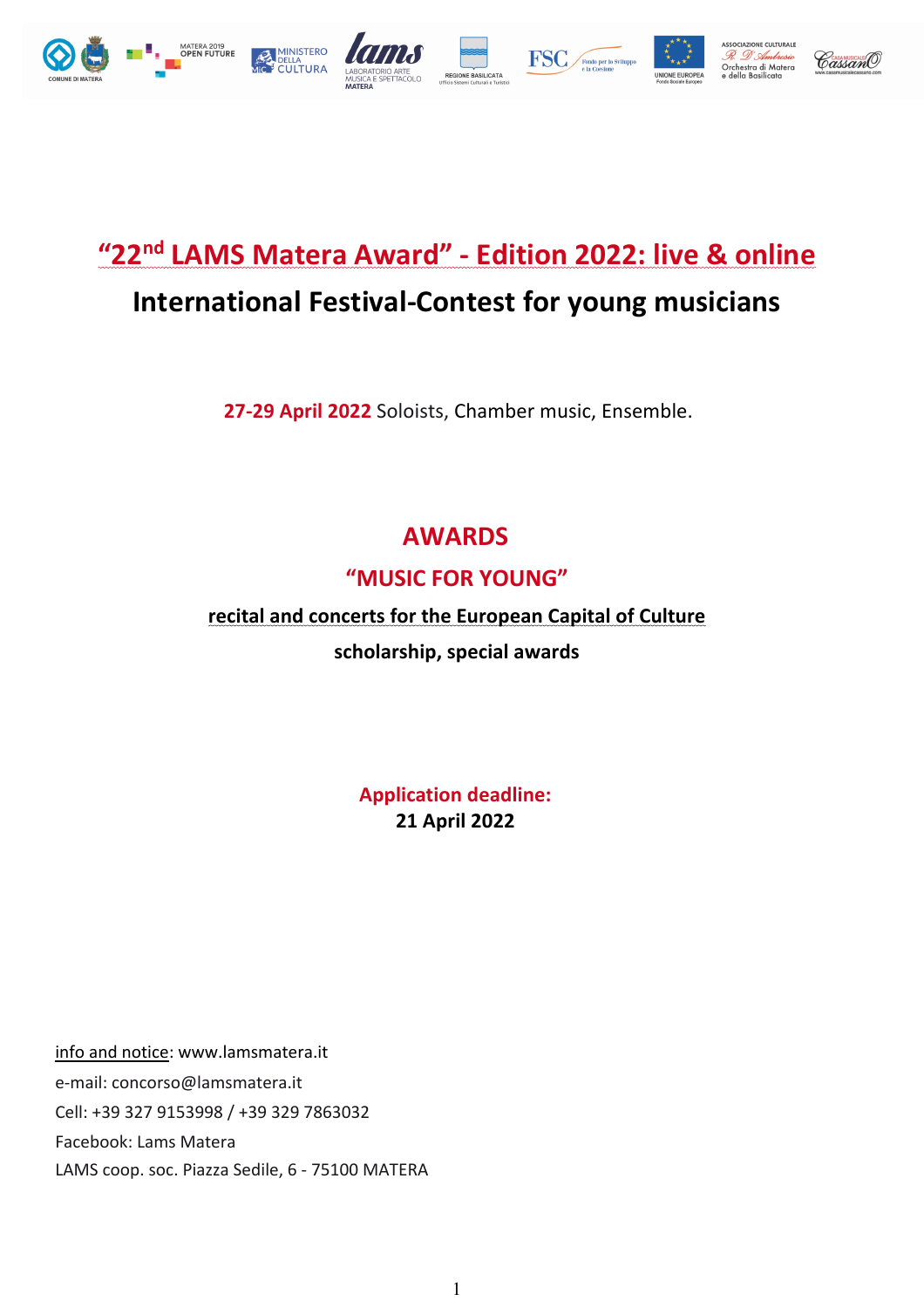













# **Presentation and Regulation**

# **The LAMS**

The Art Music and Entertainment Workshop is a non-profit social cooperative that works in the musical and educational field **since 1989**.

The LAMS aspires to a society where the music teaching and the formation are at the center of social life, as individual growth instrument and enrichment of interpersonal relationships. It has always wanted to provide a valid contribution for music to become more and more a universal language, to realize the intergenerational confrontation and to reduce the distances between peoples.

It realizes its activities in 3 fields:

- concert activity (concert orchestral and chamber music season with great artists and starting of new careers);

- young talents promotion (with the International Competition of Matera for young musicians and the International Competitions of Composition);

- formation (with the Music School, the Advanced Courses, the Educational projects for the schools and the activation in Basilicata and Taranto of the "**Sistema Abreu**" through the creation of youth and infant orchestras).

Among the project partners of the Lams in all these years we mention: **Filarmonica della Scala, Rai Radio Tre, Ricordi-Universal, SIAE**, **SugarMusic-Suvini Zerboni** with the institutional supporters Ministry of Heritage and Cultural Activities, Presidency of the Council of Ministers, Basilicata Region, Municipalities of Matera, Montescaglioso, Pomarico, Taranto.

Among the artists we mention: Magnus Lindberg, Ivan Fedele, Azio Corghi, Unsuk Chin, Detlev Glanert, Andrea Lucchesini, Francesco Manara, Emanuele Arciuli, Sandro Laffranchini, Massimo Polidori, Alessio Allegrini, Marco Pierobon, Francesco D'Orazio, Paolo Fresu, Max Gazzè, Fabrizio Bosso, Coro Giovanile Italiano.

For the official manifest of initiatives for **Matera European Capital of Culture 2019**, the Lams has been selected by the Matera-Basilicata 2019 Foundation to co-produce great events of contemporary music, commissioning new works to great composers of our time: Nicola Campogrande (who composed the "Missa Vox Dei" for choir and orchestra), Damiano D'Ambrosio (with "Stupor Mundi", symphonic paintings for mezzo-soprano and orchestra) and **Georg Friedrich Haas** ("the most important living composer in the world", Classic Voice). The work composed by Haas "Musiche per Matera" won the **Premio Abbiati of music criticism** as "best novelty for Italy" and it has been included by **Il giornale della musica between the top 10 concerts of the year 2019**, with Teatro alla Scala, Wiener Philarmoniker, Accademia di Santa Cecilia).

For the International Competition of Composition ITALIA 150 the Lams has received the **Patronage and the Plate of Representation of the President of the Republic.**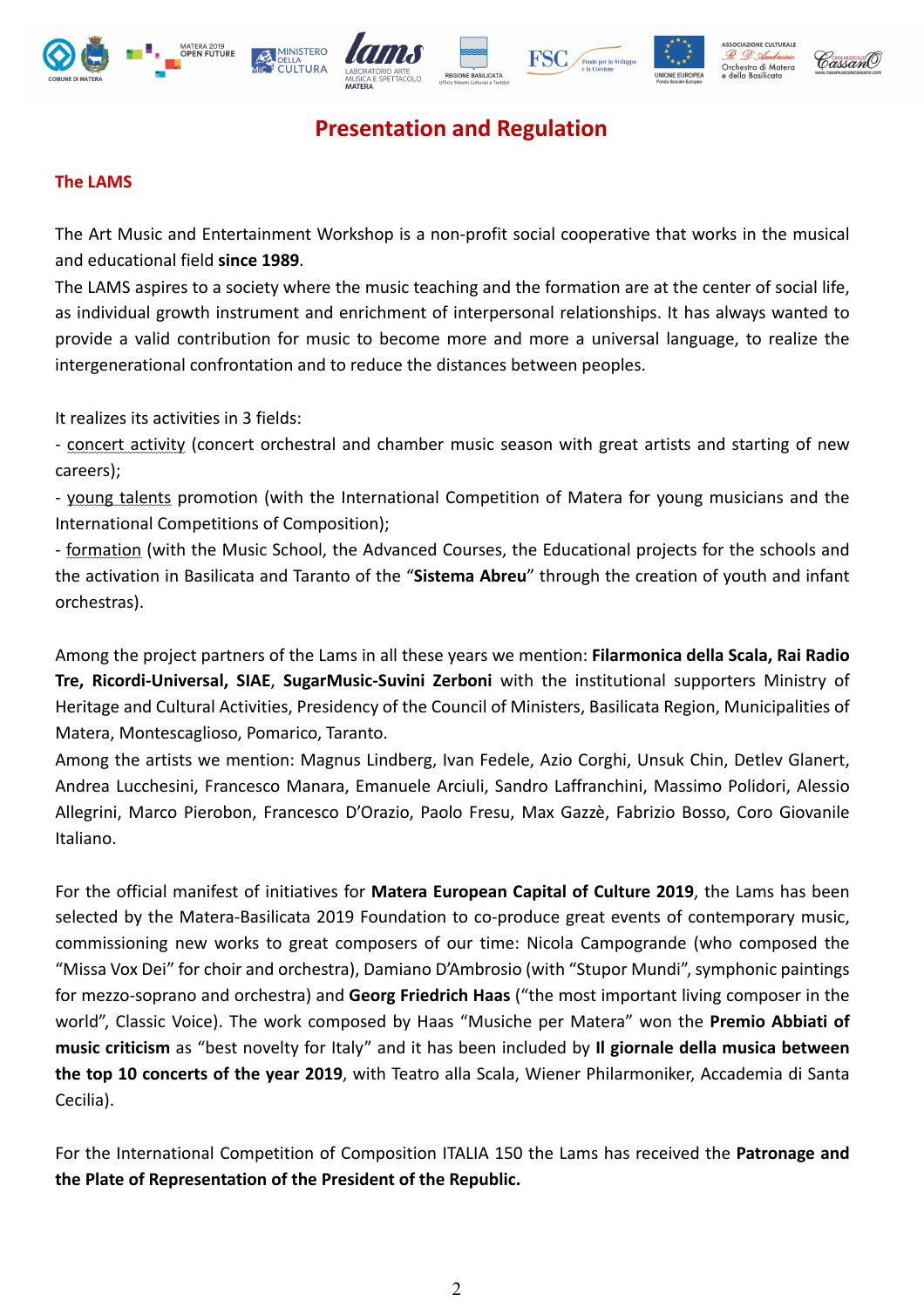











### **Art. 1 – 2022 Edition: live and online modalities**

After the great success of the latest editions, the *Lams Matera Award – International Festival/Contest for young musicians* (called **"Rosa Ponselle" until 2018**) reaches the twenty-second edition and it is part of the many LAMS artistic and cultural initiatives, with the patronage of the Ministry of Heritage and Cultural Activities, of Basilicata Region, of Matera Municipality, of Matera Province.

The field of the **promotion of young musicians** remains an area in which the Lams wants to invest in order to stimulate more and more the growth of artistic wealth and potentiality, local and not, of the new generations. The Award is intended to disseminate the musical culture, to offer to the competitors an important occasion of verifications of one's abilities, through the comparison and the fair competition, consolidating and promoting the cultural tourism for the knowledge of Matera and of the whole Basilicata.

The **LAMS MATERA Awards** will be, for this year, at the choice of the participants, in the two modalities:

- **A) live**, in Matera from 27 to 29 April 2022;
- **B) online**, on the Facebook page and on the YouTube channel of Lams from 27 to 29 April 2022.

# **A) LIVE MODALITY**

## **Art. 2 Sections, Categories, length of video executions, program and registration fees**

The Award is opened to musicians of all ages and nationalities, graduated and/or students of Conservatory, of Music Institutes, of Music Schools. The program is free and it prefers original pieces. The candidates of any section and category can (with regard to their preparation) enroll in a category or section above their age.

SECTION 1 - CHAMBER MUSIC AND ENSEMBLE - *Training of any staff* Category A: average age up to 13 years - maximum duration 10 minutes - *€ 15 per component*

Category B: average age up to 16 years - maximum duration 15 minutes - *€ 15 per component* Category C: average age up to 23 years - maximum duration 20 minutes - *€ 20 per component* Category D: without age limits - maximum duration 20 minutes - *€ 20 per component* For all categories, over 5 components  $\epsilon$  100 total

**SOLOISTS** SECTION 2 - PIANO SECTION 3 - STRING SECTION 4 - WIND INSTRUMENTS SECTION 5 - GUITAR SECTION 6 - PERCUSSION, ACCORDION, HARP

Category A: up to 10 years - maximum duration 7 minutes  $- \epsilon$ Category B: up to 14 years - maximum duration 10 minutes  $- \epsilon$ Category C: up to 18 years - maximum duration 15 minutes  $- \epsilon$ Category D: up to 23 years - maximum duration 20 minutes  $- \epsilon$ Category E: without age limits - maximum duration 20 minutes  $- \epsilon$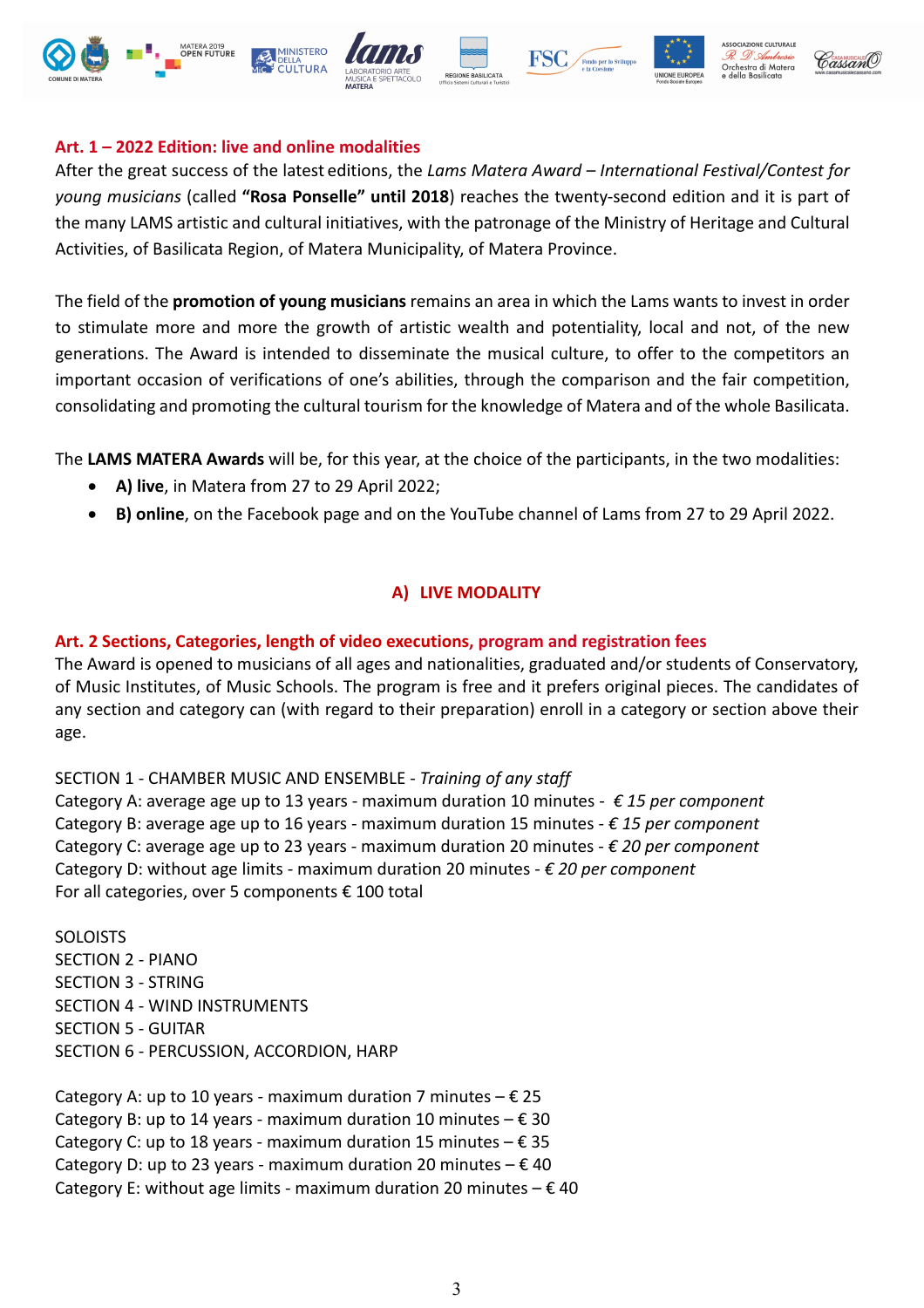

#### SECTION 7 - **MUSIC NO LIMITS** - PRESCHOOLS, PRIMARY SCHOOLS, SECONDARY SCHOOLS I and II GRADE

SOLOISTS, GROUPS AND ORCHESTRAS

Category A: soloists from any class - maximum duration 5 minutes -  $\epsilon$  15

Category B: choral and instrumental ensemble groups up to 20 components, from any class (or mixed classes) - maximum duration 10 minutes -  $\epsilon$  5 for each component

Category C: Ensemble, Orchestras, Choirs of more than 20 students from any class (or mixed class) of Preschools, Primary Schools, Secondary Schools I and II Grade, including Former Students - maximum duration 15 minutes - € 100 total

#### **Art. 3 ACCOMPANYING PIANIST**

Each candidate is required to independently provide the accompanying pianist or to make a request to the LAMS at the cost of:

 $£ 20 - Soloists$  Cat.  $A - B e$  Cat. A Sez.7

 $\epsilon$  30 – Soloists Cat. C – D

 $£ 40 - Soloists$  Cat. E

to be paid together with the registration fee. In this case, the candidate must deliver/send the scores together with the application form within the indicated deadlines. He will agree the rehearsal with the pianist the day before or before the performance of the rehearsal.

#### **Art. 4 APPLICATION FORM**

The application form must be completed according to the online form choosing the **live modality** and sent no later than 21 April 2022, attaching the receipt of the registration fee to be paid exclusively by bank transfer to LAMS soc. coop. IBAN IT54 F085 9716 1000 0012 0008 228 (for foreign transfers BIC / SWIFT code: ICRAITRRGL0) giving the name and the surname of the competitor and indicating which causal "Lams-Matera Award Section ……. Category ……" (the bank expenses are in charge of the competitor).

*We recommend groups participating in section 1 "Chamber music and Ensemble" to register by filling in and sending the online application form (you will have the possibility to add the names in the same form) and to make a single cumulative bank transfer.*

The organization reserves the right to accept, in exceptional cases, any applications sent after the registration deadline.

#### **Art. 5 CALENDAR**

The contest will take place in Matera according to the following schedule: 27 April: Sez. 3 Strings - Sez. 5 Guitar - Sez. 6 Percussion, Accordion, Harp - Sez. 7 Music no limits

28 April: Sez. 2 Piano - Sez. 4 Winds instruments

29 mornings: Sez. 1 Chamber and ensemble music

29 April evening FINAL "MUSIC FOR YOUNG"

*Please Note: dates are provisional and may change*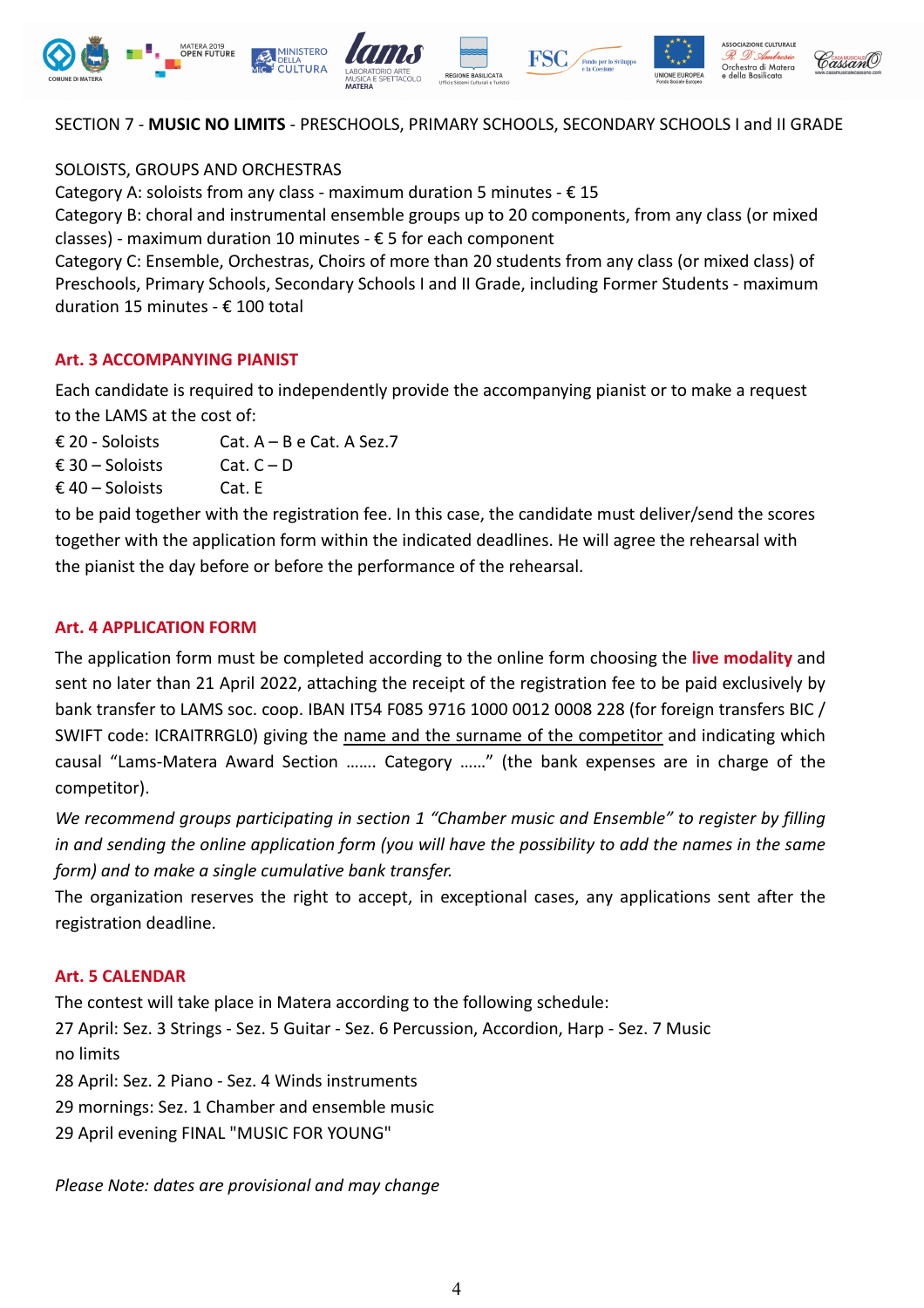







The final calendar will be announced on 23 April with publication on the website www.lamsmatera.it

Each competitor must appear at the auditioning with an identification document and 3 copies of the scores (returned at the end of the test).

The performances will take place in alphabetical order, according to the detailed calendar of sections and/or categories, published on the contest website.

Competitors not present at the appeal and who, for justified reasons, arrive late, will be admitted to the test at the end of the category or section to which they belong.

All performances involve the presence of the public, in compliance with anti-Covid rules.

## **Art. 6 CHARTS AND AWARDS**

• **For each category of each section:** 1<sup>st</sup> classified (from 95 to 100): First Award Diploma; 2<sup>nd</sup> classified (from 90 to 94): Second Award Diploma; 3<sup>d</sup> classified (from 85 to 89): Third Award Diploma: Meritorious (from 80 to 84): Certificate of Merit; Certificate of participation to competitors with a score of less than 80.

• **TO THE ABSOLUTE WINNERS** of sections from 1 to 6:

First award of a value of  $\epsilon$  100 ( $\epsilon$  200 for the Chamber Music section) given to the best competitor of each Section (with a score still not less than 98).

# **CONCERTS AWARD: "MUSIC FOR YOUNG"**

# **The absolute winners of sections from 1 to 6 are admitted to the FINAL of April 29, in which will be assigned the AWARDS "LAMS - MATERA 2019"**

- *3 awards of the value of € 500 each one, as paid cachet for one or more concerts to be held in the 2022/23 events and concerts season of Lams and/or of associations and partner institutions.*
- *PUBLIC AWARD - € 100, assigned to the contestant selected by the public present at the Final.*

## **SECTION 7 "MUSIC NO LIMITS"**

Award of the value of  $\epsilon$  50 assigned to the best soloist;

Award of the value of  $\epsilon$  50 assigned to the best group;

Award of the value of  $\epsilon$  100 assigned to the best orchestra.

The awards of section 7 are intended as VOUCHERS for the purchase of musical instruments, accessories, scores at the Casa Musicale Cassano company of Ginosa (TA).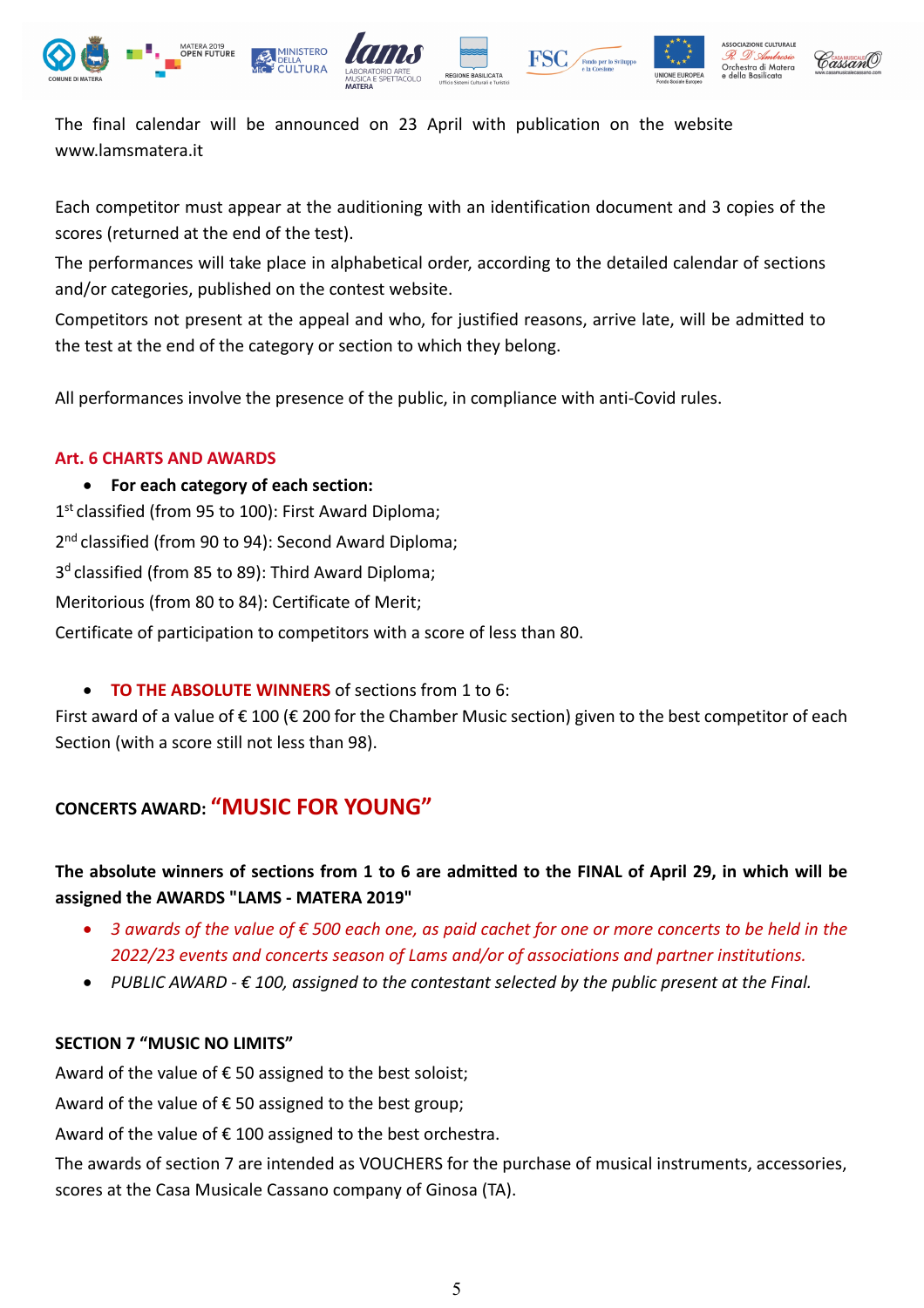

The organization reserves the right not to assign all or part of the awards, if the Jury does not find an adequate artistic level.

#### **The amount of all cash awards is gross of withholding tax required by law.**

#### **B) ONLINE MODALITY**

#### **Art. 7 - Sending and video features**

The videos must have the following features:

- to be sent with the application form and posted on YouTube, setting them up as 'Public' or 'Unlisted';
- registered from April 2021, with any system (video camera, tablet, smartphone, or other), keeping a fixed shot, with the full figure of the candidate and the hands that must be clearly visible (for pianists, keyboard and pedals as well). No cuts or takes are allowed during the performance of a single piece. It's actually possible to make the video in multiple shots between one piece and another (but not between one movement and the other of the same piece);
- to be entitled as follows: Soloists: "Lams Matera Award 2022" - name and surname, instrument, age, program; Ensemble: "Lams Matera Award 2022" - name and surname, instrument and age for each component of the group, program; School Ensemble: "Lams Matera Award 2022" - orchestra name, school, program.

#### **Art. 8 Sections, Categories, length of video executions, program and registration fees**

The Award is opened to musicians of all ages and nationalities, graduated and/or students of Conservatory, of Music Institutes, of Music Schools. The program is free and it prefers original pieces. The candidates of any section and category can (with regard to their preparation) enroll in a category or section above their age.

#### SECTION 1 - CHAMBER MUSIC AND ENSEMBLE - *Training of any staff*

Category A: average age up to 13 years - maximum duration 10 minutes - *€ 15 per component* Category B: average age up to 16 years - maximum duration 15 minutes - *€ 15 per component* Category C: average age up to 23 years - maximum duration 20 minutes - *€ 20 per component* Category D: without age limits - maximum duration 20 minutes - *€ 20 per component For all categories, over 5 components € 100 total*

**SOLOISTS** SECTION 2 - PIANO SECTION 3 - STRING SECTION 4 - WIND INSTRUMENTS SECTION 5 - GUITAR SECTION 6 - PERCUSSION, ACCORDION, HARP

Category A: up to 10 years - maximum duration 7 minutes  $- \epsilon$  25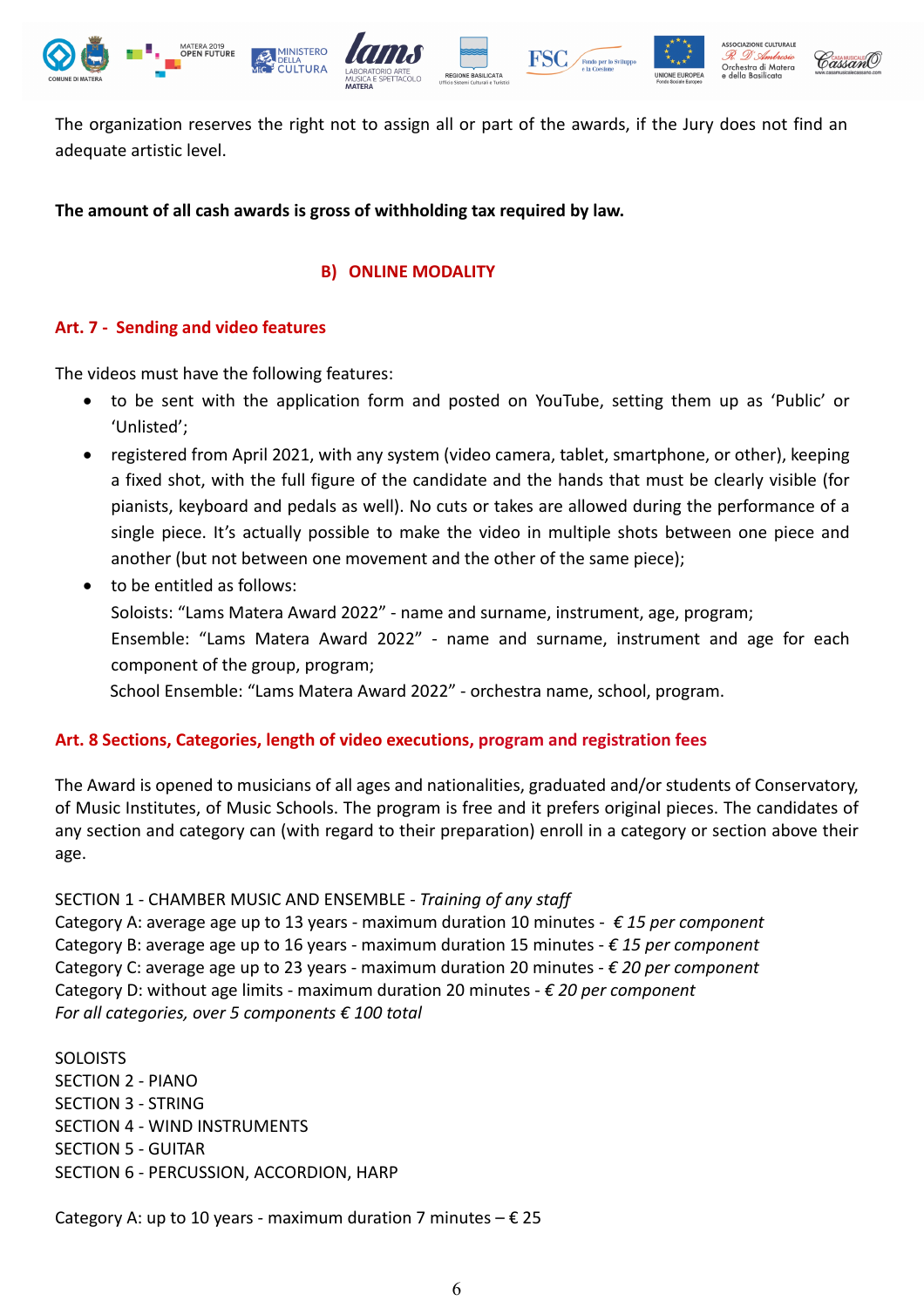











Category B: up to 14 years - maximum duration 10 minutes  $-\epsilon$ Category C: up to 18 years - maximum duration 15 minutes  $- \epsilon$ Category D: up to 23 years - maximum duration 20 minutes  $- \epsilon$ Category E: without age limits - maximum duration 20 minutes  $- \epsilon$ 

# SECTION 7 - **MUSIC NO LIMITS** - PRESCHOOLS, PRIMARY SCHOOLS, SECONDARY SCHOOLS I and II GRADE

# SOLOISTS, GROUPS AND ORCHESTRAS

Category A: soloists from any class - maximum duration 5 minutes -  $\epsilon$  15

Category B: choral and instrumental ensemble groups up to 20 components, from any class (or mixed classes) - maximum duration 10 minutes -  $\epsilon$  5 for each component

Category C: Ensemble, Orchestras, Choirs of more than 20 students from any class (or mixed class) of Preschools, Primary Schools, Secondary Schools I and II Grade, including Former Students - maximum duration 15 minutes - € 100 total

# **Art. 9 APPLICATION FORM AND SENDING VIDEO**

The application form must be completed according to the online form choosing the **online modality** and sent no later than 21 April 2022, attaching a copy of the identification document, video (link YouTube, NO wetransfer or similar), sheet music (in one pdf) and receipt of the registration fee to be paid exclusively by bank transfer to LAMS soc. coop. IBAN IT54 F085 9716 1000 0012 0008 228 (for foreign transfers BIC / SWIFT code: ICRAITRRGL0) giving the name and the surname of the competitor and indicating which causal "Lams-Matera Award Section ……. Category ……" (the bank expenses are in charge of the competitor).

*We recommend groups participating in section 1 "Chamber music and Ensemble" to register by filling in and sending the online application form (you will have the possibility to add the names in the same form) and to make a single cumulative bank transfer.*

The organization reserves the right to accept, in exceptional cases, any applications sent after the registration deadline.

## **Art. 10 CALENDAR**

The competitors videos will be published on YouTube Lams canals on the days from 27 to 29 April 2022 according to the calendar to be announced with publication on the site www.lamsmatera.it.

## **Art. 11 CHARTS AND AWARDS**

• **For each category of each section:**

1<sup>st</sup> classified (from 95 to 100): First Award Diploma;

2<sup>nd</sup> classified (from 90 to 94): Second Award Diploma;

3<sup>d</sup> classified (from 85 to 89): Third Award Diploma;

Meritorious (from 80 to 84): Certificate of Merit;

Certificate of participation to competitors with a score of less than 80.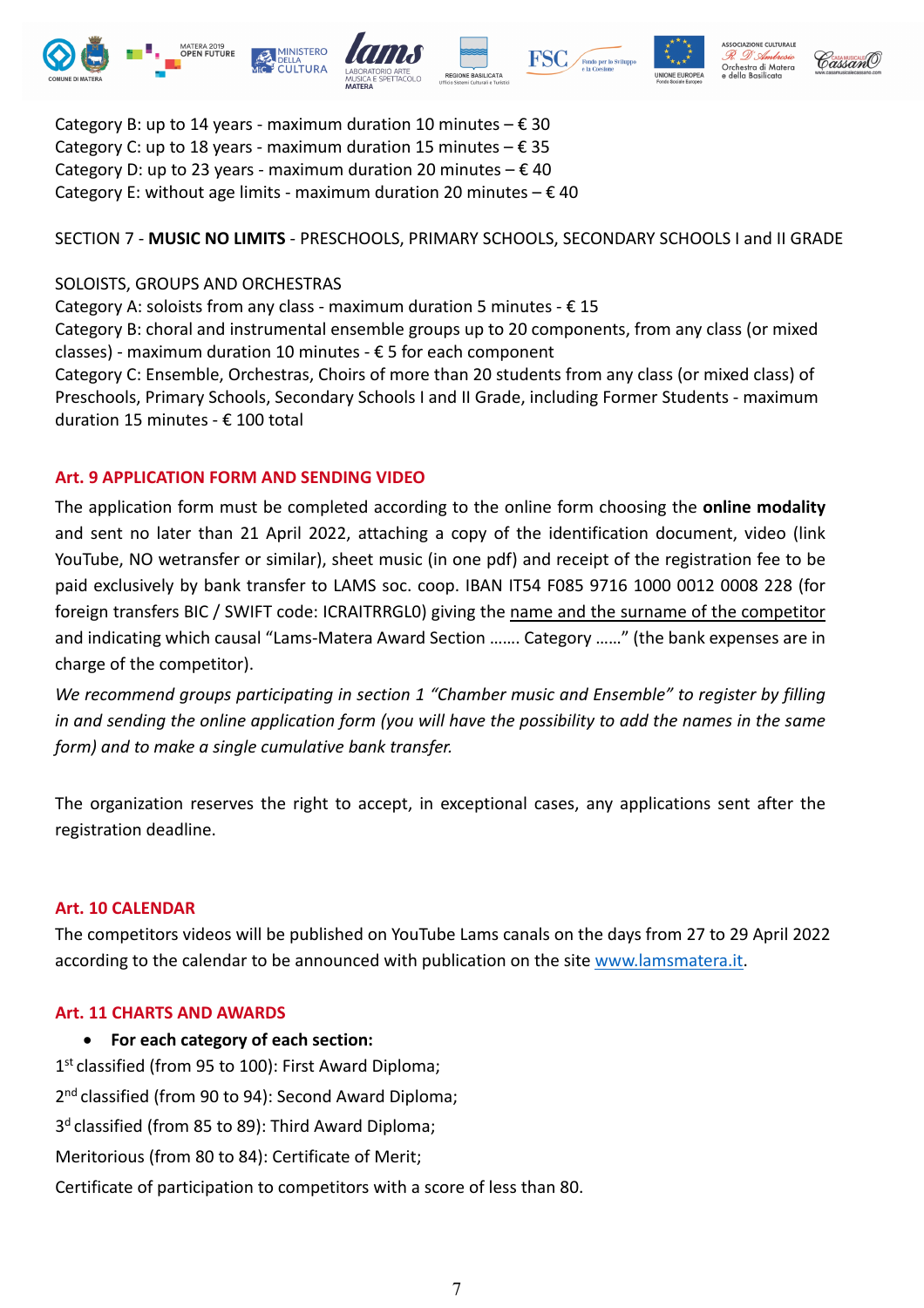









# • **TO THE ABSOLUTE WINNERS** of sections from 1 to 6:

First award of a value of  $\epsilon$  100 ( $\epsilon$  200 for the Chamber Music section) given to the best competitor of each Section (with a score still not less than 98).

#### **SECTION 7 "MUSIC NO LIMITS"**

Award of the value of  $\epsilon$  50 assigned to the best soloist;

Award of the value of  $\epsilon$  50 assigned to the best group;

Award of the value of  $\epsilon$  100 assigned to the best orchestra.

The awards of section 7 are intended as VOUCHERS for the purchase of musical instruments, accessories, scores at the Casa Musicale Cassano company of Ginosa (TA).

The diplomas will be sent exclusively by email.

The organization reserves the right not to assign all or part of the awards, if the Jury does not find an adequate artistic level.

## **The amount of all cash awards is gross of withholding tax required by law.**

#### **COMMON RULES**

## **Art. 12 JURY AND EVALUATION**

The judging committees will be composed of at least five among distinguished musicians, artistic directors, concert artists, musicologists and/or musical critics whose names will be communicated on the site together with the final calendar.

Representatives of the Ministry of Cultural Heritage, of Basilicata Region, of Matera Municipality will be able to attend the proceedings of the Jury.

The members who have or have had didactic or family relationship with one or more competitors, will have to abstain from participating in the discussion and from expressing the vote on the examination of the competitors.

The decisions of the Judging Commission are irrevocable. The Commission has the faculty not to attribute awards if the executions do not reach the adequate artistic level.

The evaluation of the competitors is in cents and it is the arithmetic average of the votes formulated by the single components of the Commission.

The performance results will be communicated at the end of the auditions of each category on the site and social page, also with video on YouTube and Facebook canals of Lams.

#### **Art. 13**

The competitors will not be able to advance any economic or other claims for all video performances sent and published online, as well as for the possible radio and television use, or by any other reproduction technique.